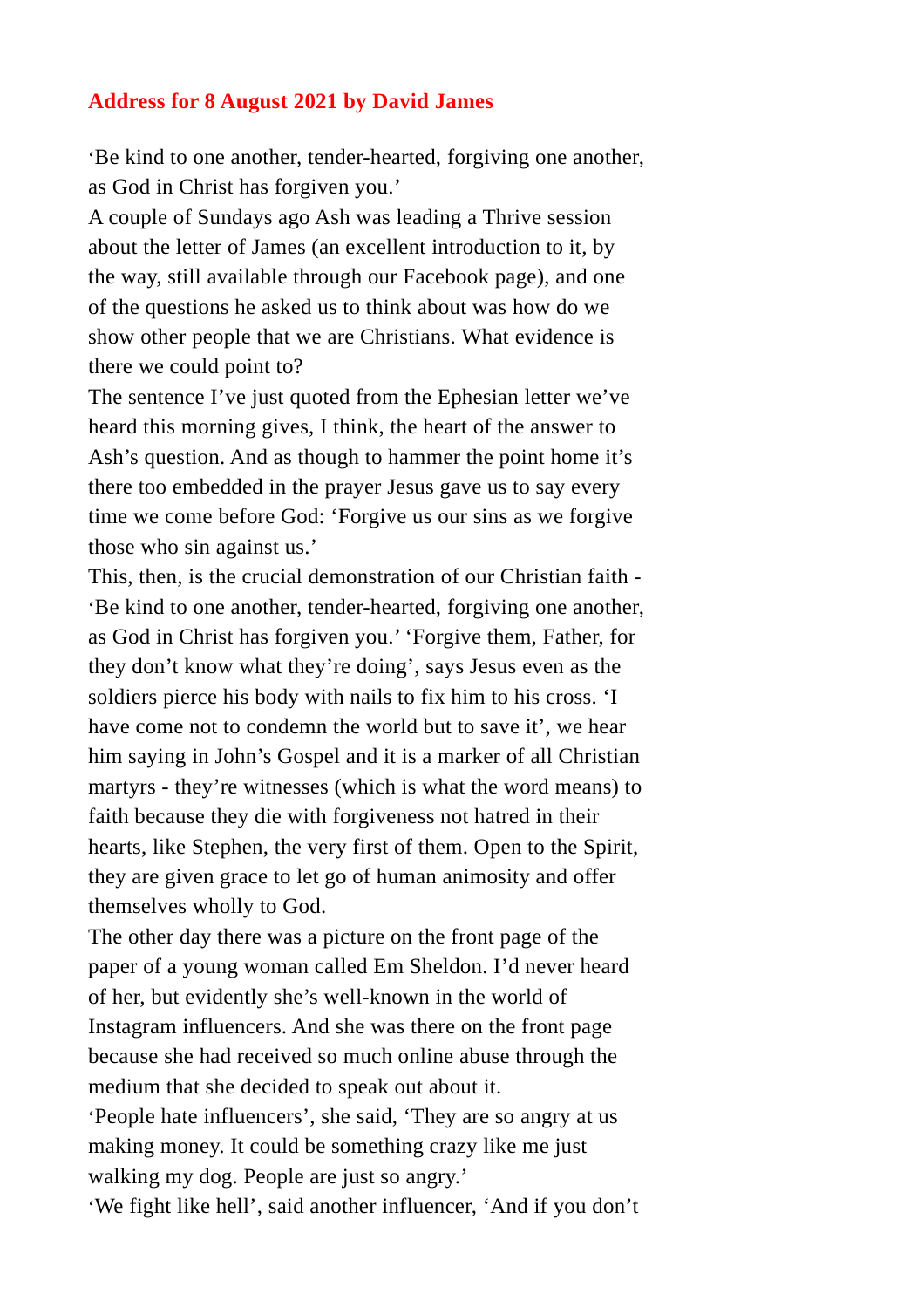fight like hell, you're not going to have a country any more.' That was Donald Trump speaking to a crowd just hours before they invaded Congress to try and prevent President Biden being sworn in.

There's a great deal of anger in the world; the question is where does it come from. What provokes it? The photo of Em Sheldon appeared on July 14th - in France that's Bastille Day, the occasion when the infamous Paris prison was stormed in 1789 as a symbol of all that was wrong, oppressive and exploitative about the regime that had ruled the country for generations. Anger provoked by a sense of injustice and a desire to right wrongs is, I think, the kind of anger that the writer to the Ephesians - quite probably Paul - has in mind when he says, 'Be angry but do not sin'. Anger caused by horror of trading in human slaves was certainly what animated the three abolitionist campaigners we remembered just over a week ago - William Wilberforce, Olauda Equiano and Thomas Clarkson.

Yes, this letter is saying, be angry about inhumanity to others, about cruelty, about discrimination, about exploitation of people, about the abuse of power or the devastation of the environment, but take care the anger doesn't come from bad motives - as in the case of Em Sheldon, from people who are simply envious or jealous or spiteful. There is anger that is self-serving and anger that is community-serving and it's important to know the difference. Anger which is channelled towards a positive outcome is useful and works to the common good.

The difficult anger most of us experience, though, usually comes from personal hurts; and the remedy for that, says the Ephesian letter is to forgive. Forgiveness is about letting go the desire to hurt someone back, to damage them as they have wounded us.

The word the NT uses for forgiving is a word that's linked with the idea of letting go. To forgive someone for what they've done lets them go. It frees us too - from the need for revenge, or pay-back. And it's seldom a one-off business. Forgiveness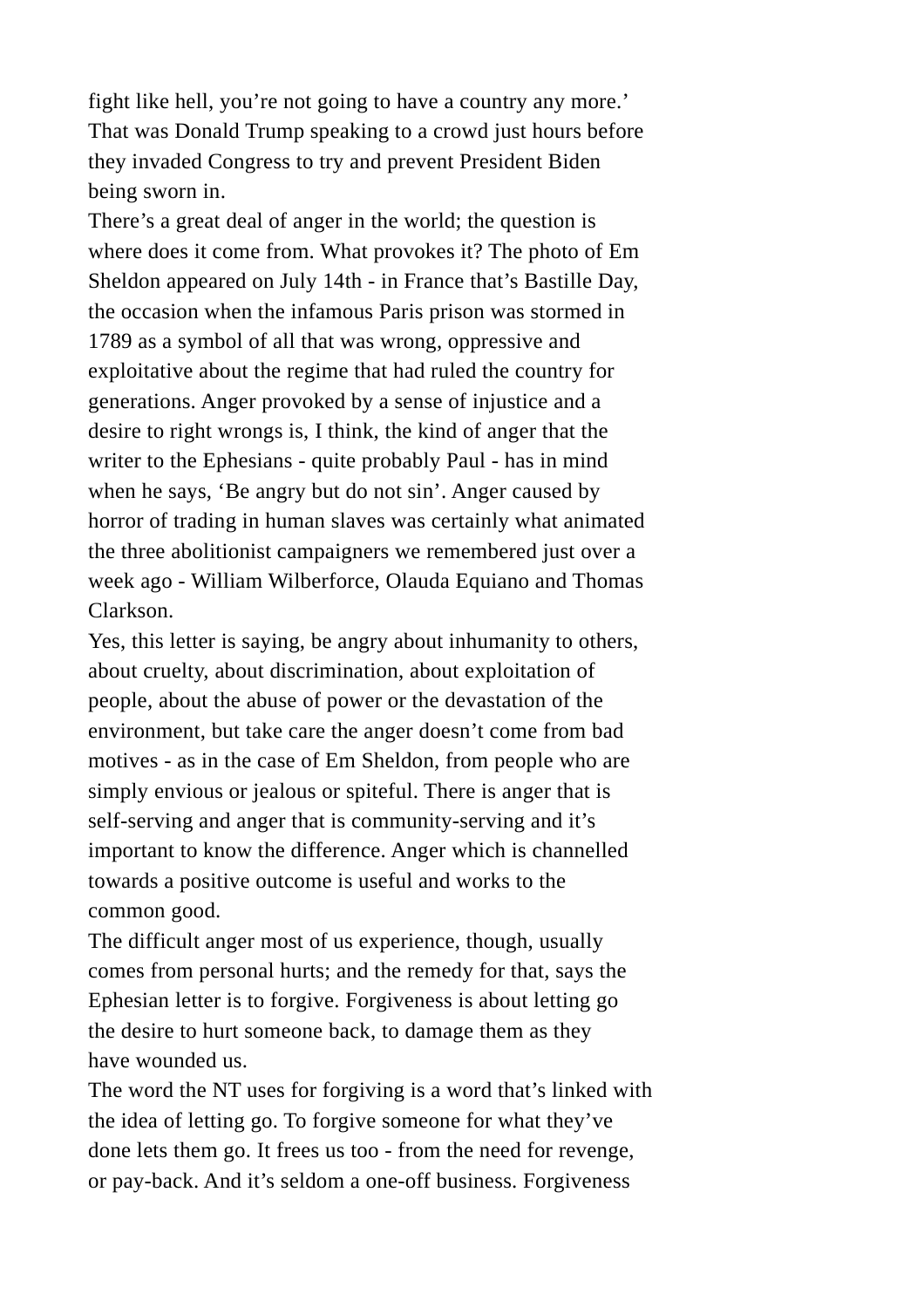can take a long time if the hurt is very deep, and it's part of a whole process whereby we become enabled to let the one who has hurt us go. We then find that we too have then been freed to move on, to leave resentment behind and to make something positive of the anger that is at the root of it. This isn't easy, which is why, when it happens, it is such a powerful witness. So how do we reach that kind of attitude of heart and mind - or at least try to?

The way to become at the least a more forgiving person is shown us by what we hear in today's gospel reading from St John. This is part of a long speech by Jesus which includes one of the important 'I am' sayings: 'I am the bread of life' (6.48). St John doesn't give an account of the Last Supper in his gospel, but far from that meaning he doesn't think it's important, what he gives us instead is a profound meditation on the deep significance of the Eucharist for Christians.

From this we learn that to share in the Eucharist, to eat the physical bread and drink the actual wine is to open ourselves up to the work of the Holy Spirit who is sent by Jesus. If we are to become more forgiving like him we need to become more open to him and allow him to become literally and spiritually part of us.

This is why, in answer to Ash's question 'how do we show we are a Christian?', Nigel, our Vicar, said, 'By coming to worship.' And he might have added, 'Especially the Eucharist.' This sacrament offers us real food and real drink to help us cope with real life. 'We become what we worship', Bishop Robert once said, 'because we worship what we love.' We will only become more like Jesus by placing him at the centre of our worship. And nowhere is he more central or more present than in the Eucharist in which the gift of his sacrificial love is offered by him to be shared with us. A lovely Benedictine nun, commenting on the importance of worship in Benedict's Rule says, 'Prayer has to bring beauty, substance, and structure to our otherwise chaotic and superficial lives or it is not long before life itself becomes